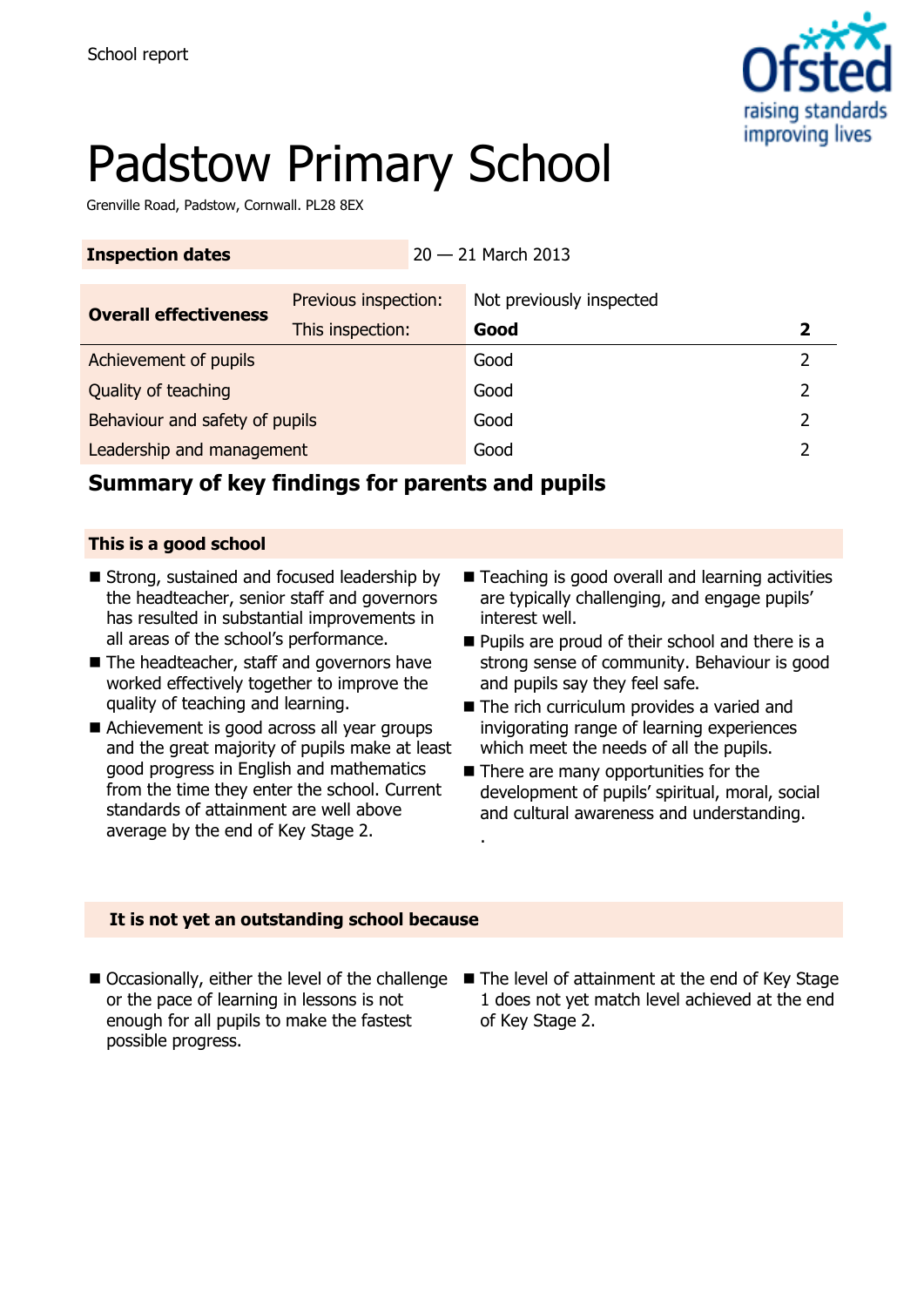# **Full report**

### **Information about this school**

- Padstow is a smaller than average-sized primary school.
- The vast majority of pupils at Padstow (98%) come from White British backgrounds.
- The proportion of pupils known to be eligible for the pupil premium, which provides additional funding for children in local authority care, and pupils known to be eligible for free school meals and children from service families, is slightly above the national average. There are no children in the school who are looked after by the local authority or from service families.
- $\blacksquare$  The proportion of pupils who have special educational needs and are supported at school action is below the national average. The proportion who are supported at school action plus or by a statement of special educational needs is above the national average.
- $\blacksquare$  The school meets the government's floor standards, which set the minimum expectations for pupils' attainment and progress.
- The school is a member of the Cornwall Academy Trust which at present comprises four primary schools. The school retains its own board of governors and has representatives on the academy's board.
- Padstow Primary School converted to become an academy in July 2011 and became a member of the Cornwall Academy Trust in September 2011. When its predecessor school, of the same name, was last inspected by Ofsted it was judged to be satisfactory.

### **What does the school need to do to improve further?**

- $\blacksquare$  Increase the proportion of outstanding teaching by making sure that:
	- best practice in teaching and learning is shared more widely, so that all teachers make best use of opportunities to inspire and challenge pupils of all abilities.
	- all lessons are taught at a lively pace and inspire and enthuse all pupils.
- Increase the opportunities for pupils to develop their independent writing skills, particularly in Key Stage1.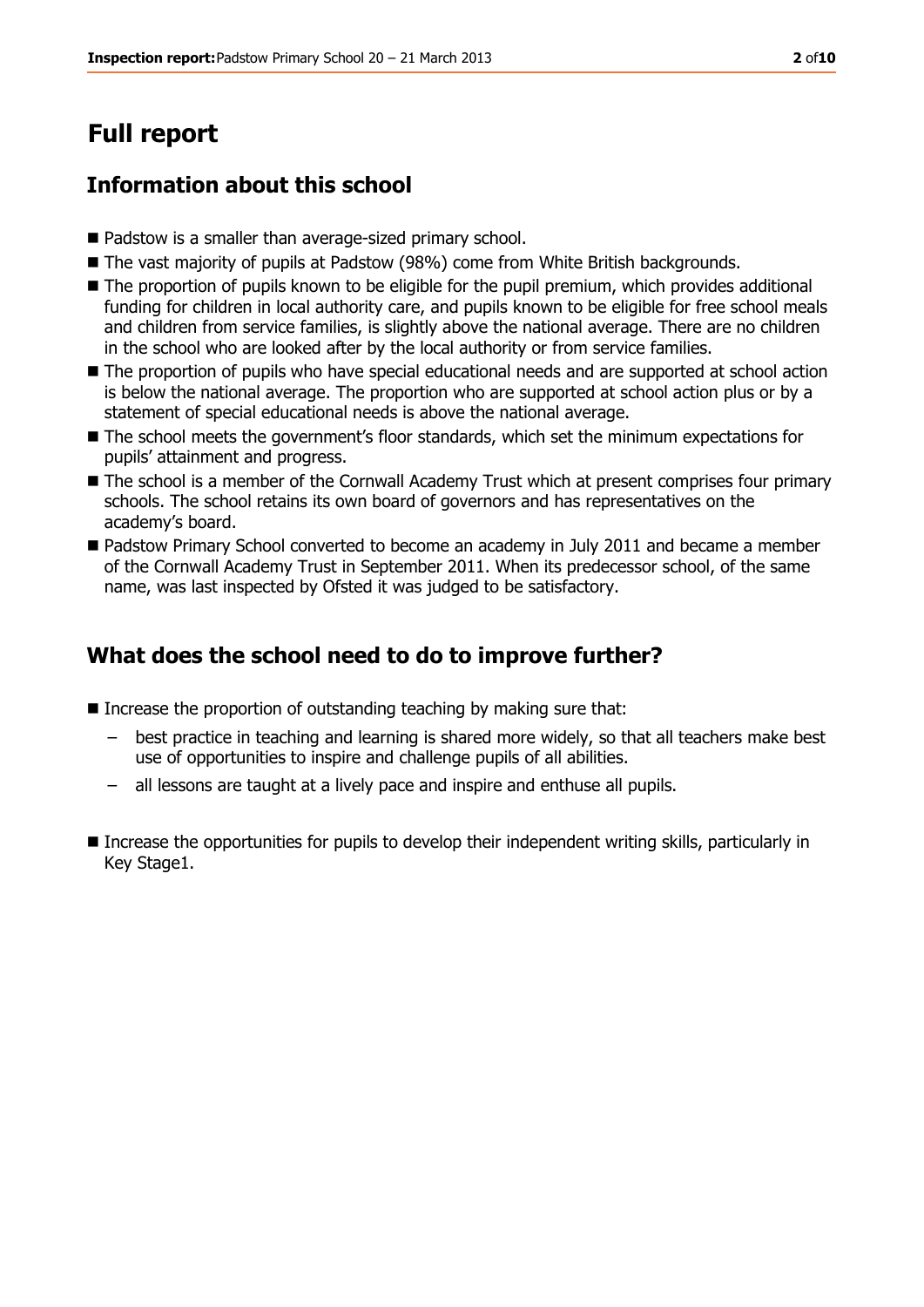### **Information about this inspection**

- The inspection was carried out by two inspectors over two days with half a day's notice.
- All full-time staff were observed teaching. A total of 22 lessons were seen. This included two joint observations with the headteacher.
- The inspectors heard pupils from Years 1 and 2 reading individually and observed the teaching of phonics (letter patterns and the sounds they represent).
- Meetings were held with groups of pupils, members of the governing body, subject leaders, the special needs coordinator and members of the school leadership team.
- The inspection team looked at a wide range of evidence which included: the school's improvement plan, the school's data for tracking the progress and attainment of individual pupils and specific groups, performance management documentation, the school's self-evaluation information, minutes of meetings of the governing body and the work in pupils' books.
- Inspectors met parents at the beginning of the school day and the 26 responses to the online questionnaire (Parent View) were considered. Responses from 19 staff questionnaires were also taken into account.
- During the inspection pupils' behaviour was observed, both inside and outside the classroom, and the school's safeguarding procedures were scrutinised.

### **Inspection team**

Mark Anderson, Lead inspector **Additional Inspector** David Nebesnuick **Additional Inspector**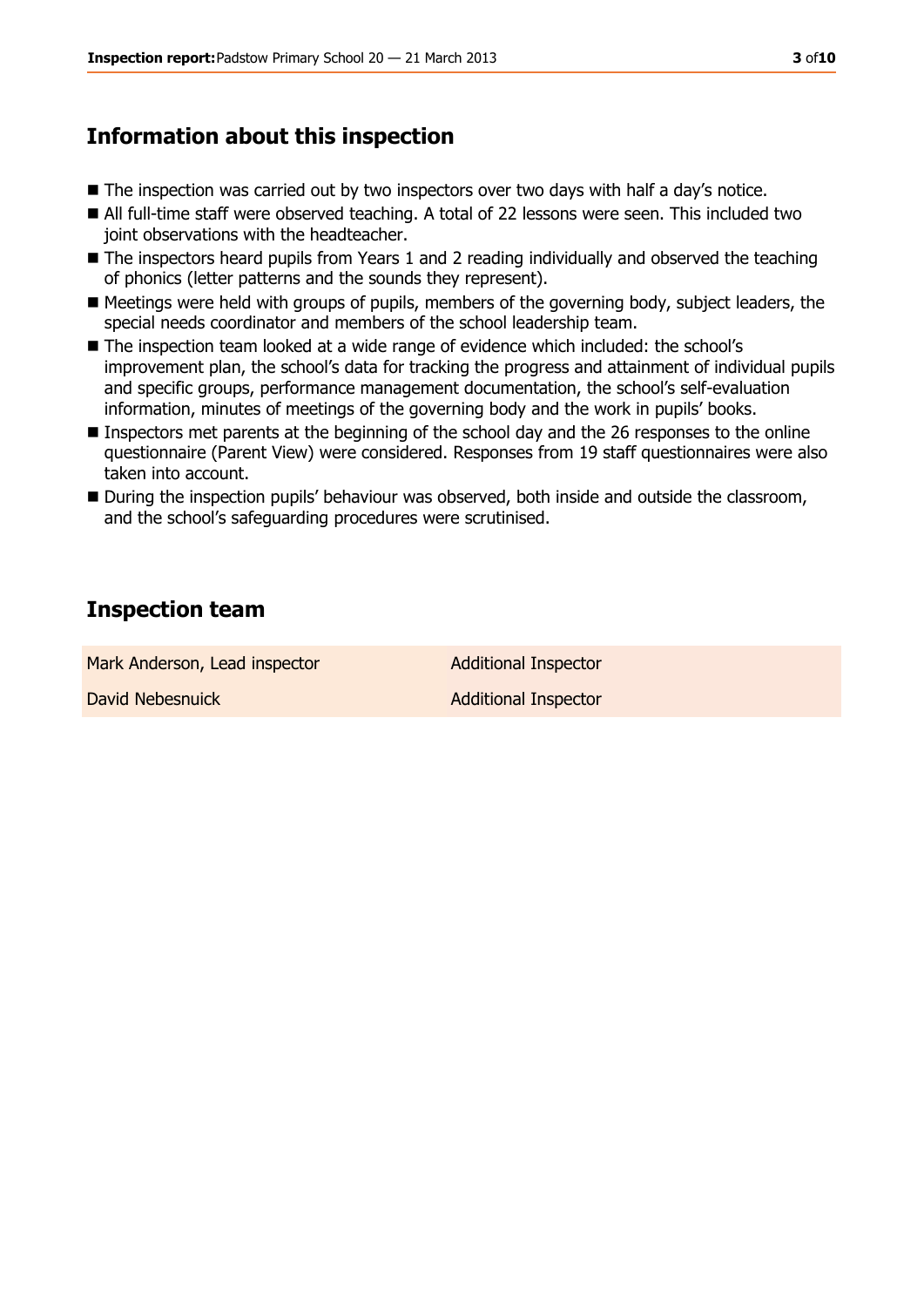#### **The achievement of pupils is good**

- The great majority of children join the school with skills broadly in line with those typical for their age. They settle quickly into the Foundation Stage and make good progress across all areas of learning. The gains made in their social and emotional development demonstrate the importance the school places on educating the 'whole child'.
- **Pupils make good progress in mathematics, reading and writing during Key Stage 1. However** current standards of attainment in relation to national averages are higher at Key Stage 2 than at the end of Key Stage 1.
- **IMProvement in the development of reading skills has been strongly supported by daily sessions** in phonics (letters and the sounds they make) taught to small groups of pupils of similar ability.
- **Progress accelerates in Key Stage 2 so that by the end of Year 6 pupils' attainment is now** significantly above average in reading, writing and mathematics. In 2012 the proportion of pupils achieving Level 4, the level expected nationally at the end of Key Stage 2,andthe higher Level 5 in English and mathematics was well above the national average.
- **Pupils have continued to make increasingly good gains in mathematics in both key stages. This** has followed a close focus on the teaching of mathematics to engage and interest the pupils.
- There are no significant differences in the progress made by different groups of pupils. In both English and mathematics the attainment of pupils eligible for the pupil premium is similar to that of other pupils in the school as are their average point scores in both subjects at the end of Key Stage 2. Funds are used well to develop their academic and social skills, helping them to increase their confidence.
- **Pupils who are disabled or have special educational needs make very good progress and benefit** from good quality support.
- A key reason why pupils make similar rates of progress is because the school's systems for tracking each pupil's level of progress and achievement are very detailed and accurate. The tracking data is carefully analysed to establish any areas that are in need of strengthening and any individual pupils or groups who require additional support.
- The parents who completed the on-line survey in Parent View consider that their children are making good progress.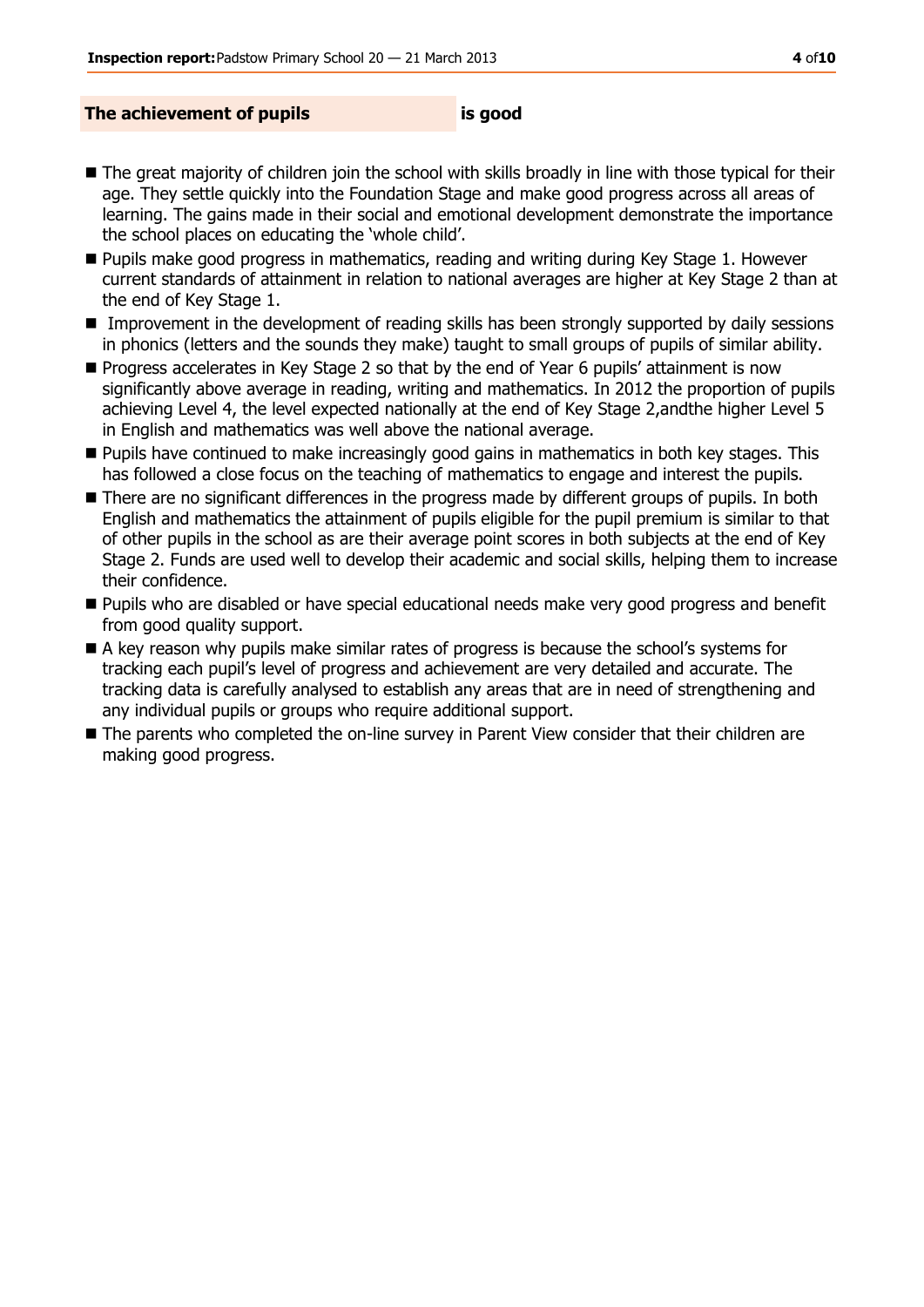### **Inspection judgements**

**The quality of teaching is good**

- The teachers' enthusiasm, experience and subject knowledge ensure that the great majority of lessons are well-planned and engage all the pupils.
- Most learning tasks and activities are challenging and thought-provoking which means the pupils' attitude to learning is positive and they genuinely enjoy their learning. This enjoyment was extremely evident during a Year 5 mathematics lesson when pupils were excitedly working out how much it would cost their form teacher to take them 'paintballing' and to a bowling alley.
- The breadth and excitement of learning were further shown during the inspection when a 'Space Day', involving pupils from other local schools, took place as part of a themed week. This included the launching of 'home-made' rockets.
- In most lessons teachers ensure that learning runs at an appropriate pace and the teachers questioning skills keep all pupils focused and involved. Occasionally the pace of lessons slows a little when teachers spend too much time explaining the lesson objectives and this slows pupils' progress slightly. Also, on occasion, activities lack sufficient challenge for some pupils. There is not yet enough outstanding teaching.
- Staff who teach children in the Early Years Foundation Stage have adapted their planning and observations to ensure they are in line with the new framework for children of this age. The teaching of phonics to children in Reception and pupils in Year 1 and 2 is done well. It is adapted to suit different levels of ability in order that pupils learn successfully.
- Marking and feedback in almost all year groups are very effective in helping pupils meet their learning targets.
- Individual teachers regularly check and accurately judge pupils' rates of progress. Pupils know their targets for learning and what is required for them to achieve at different levels.
- Teaching assistants are deployed very well to provide extremely effective intervention and support, particularly for pupils with disabilities or special educational needs. This support is carefully focused to meet the learning needs of individual pupils.
- All parents who responded to the school's questionnaire, completed the on-line Parent View questionnaire or spoke to the inspectors believed that their children were taught well and made at least good progress.
- The staff place a strong emphasis on outdoor learning and the pupils have derived a great deal of benefit from leaning activities and experiences in the Science Garden and Sensory Maze. Teachers also give pupils confidence in the use of different equipment, including computers.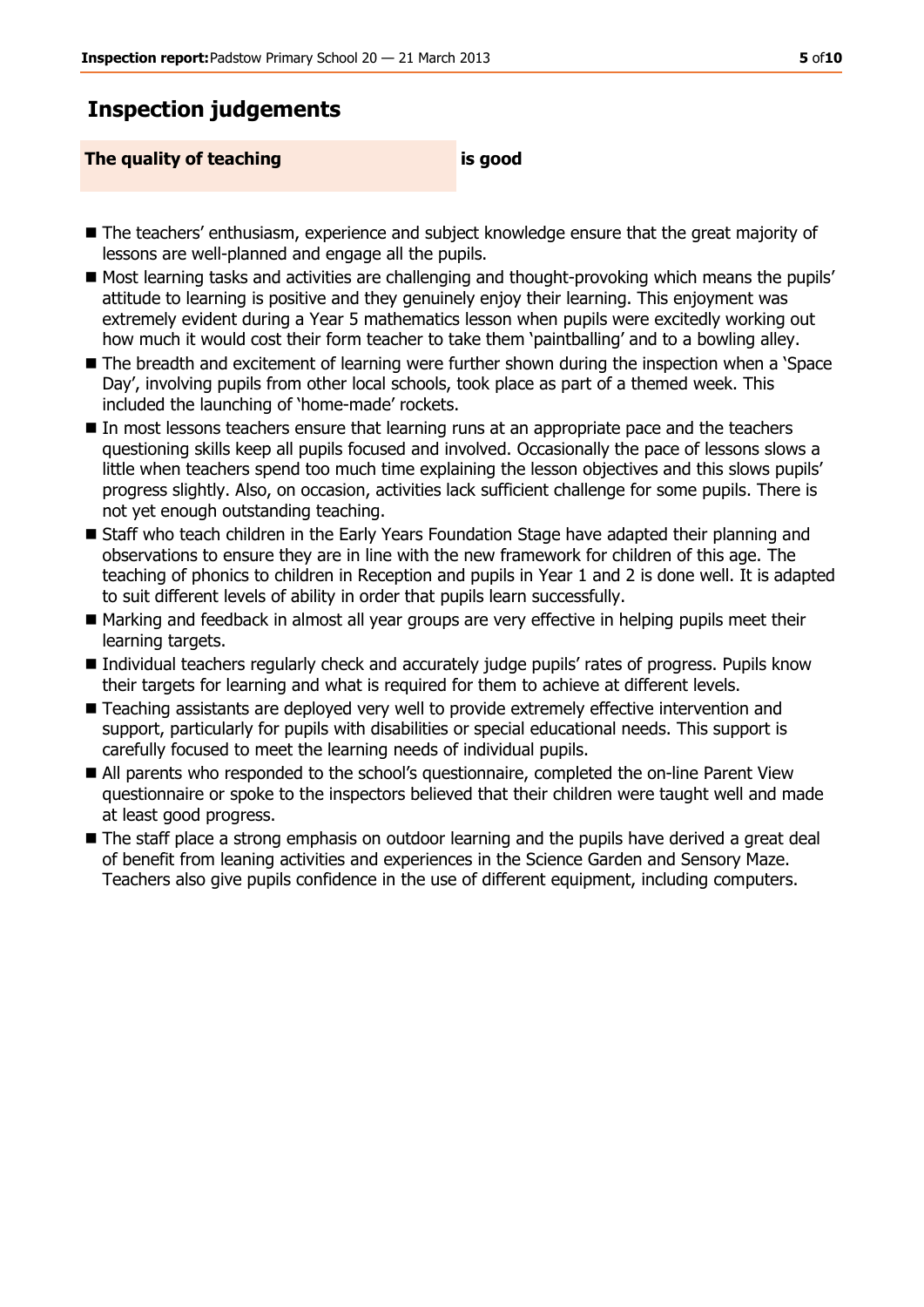#### **The behaviour and safety of pupils are good**

- Behaviour in lessons and around school is consistently good. Pupils are supportive and respectful of each other. This consideration has a positive impact on the quality of learning and contributes to the caring ethos which is found throughout the school.
- As they start school children in the Early Years Foundation Stage are taught what is expected regarding good behaviour. These expectations are reinforced as pupils progress through the school and the older pupils provide very strong role models.
- **Parents have a very positive view of behaviour. They appreciate that the school is caring and that** the staff are approachable and will deal appropriately with issues.
- **Pupils are very polite towards staff and visitors. They are taught to show respect and** consideration for others. They get on well with each other across the age groups in lessons and on the playground areas where they show a good awareness of each other and how to keep safe. There are few incidents of inappropriate behaviour recorded.
- **Pupils have good attitudes towards learning and quickly settle to the tasks they are set with** enthusiasm although sometimes a small minority lose concentration which results in a few minor interruptions to learning.
- **Pupils are keen to take an active part in school life and take on a variety of roles and** responsibilities. The school council provides a pupil voice that is listened to and the school's clubs and after-school activities which include sailing, cookery, 'exciting writing' and karate are wellattended and enjoyed.
- The school has worked hard with parents to encourage more consistent attendance. This has resulted in improving levels of attendance in recent years.
- **Pupils say they are well cared for and feel safe at school at all times. Those who spoke to** inspectors feel able to speak to an adult if they have a problem. They show a clear understanding of what constitutes bullying, including physical, emotional and cyber bullying and commented that the adults always deal with any instances of inappropriate behaviour quickly, fairly and firmly.
- Any pupil with behavioural difficulties is extremely well supported by well-trained staff. They work hard to ensure equality of opportunity for every child and contribute very successfully to maintaining a very strong inclusive ethos where there is an absence of discrimination.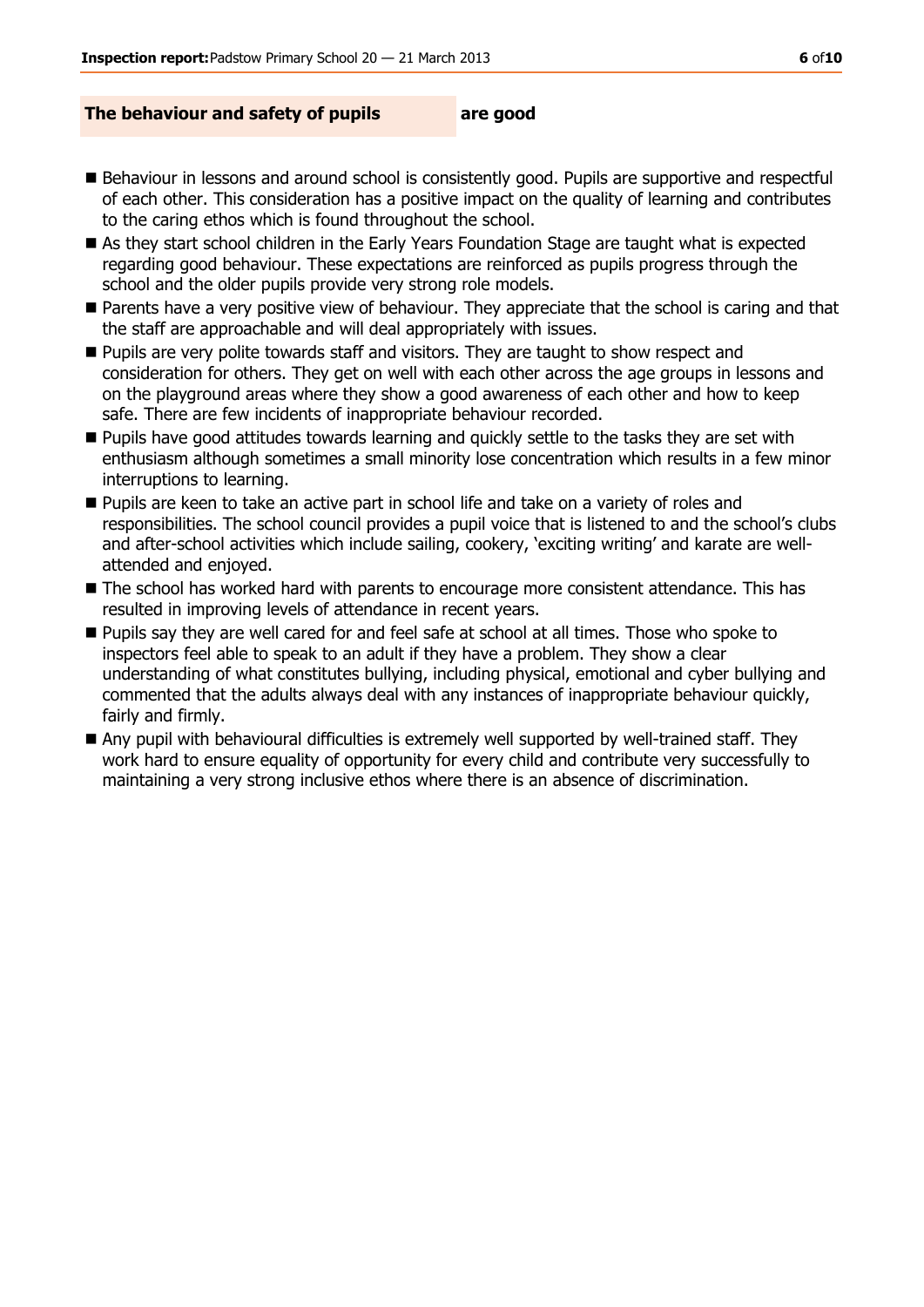#### **The leadership and management are good**

- The school is led resolutely by the headteacher, who is ambitious and committed to the school's ongoing development. The school's leadership team have a good understanding of its strengths and how to improve further.
- The headteacher has established an excellent quality of teamwork with colleagues, governors and staff, both within Padstow and across the Academy Trust as a whole. Staff morale is high- as one member of staff said, 'Everyone at Padstow is encouraged to grow and succeed'.
- Since the school joined the Trust in September 2011 numerous links and strong learning partnerships have been established. Membership of the Trust has enabled a sharing of skills and expertise which has already had a very positive impact upon the school's overall performance. The headteacher has regular meetings with the Trust directors and the leaders of the other three primary schools.
- Led by the headteacher, subject leaders collect detailed data on pupils' attainment and progress. The information is analysed accurately and pupil progress meetings are scheduled every term to identify those pupils who may be falling behind or not making expected progress. Appropriate support and intervention are put in place.
- The school's self-evaluation is detailed and accurate and the school improvement plan is clearly focused through success criteria, targets and timelines.
- **Improvements to outcomes for pupils, attendance and the quality of teaching during recent** years, including both before and after the school became a member of the Cornwall Academy Trust, reflect a strong capacity to maintain improvement.
- Safeguarding arrangements comply with statutory regulations. The school's leadership identify and respond very well to any concerns regarding child welfare.
- Teachers are regularly observed in the classroom and accurate assessments are made of the quality of their teaching and the progress their pupils make. These findings are linked to appraisal and performance management and used to decide teachers' salaries and promotion.
- The school places a high priority on professional training for the staff and on extending and enhancing their teaching skills and knowledge.
- The subjects and topics taught are enriched by a strong focus on using the arts and music to extend pupils' learning and skills.
- The school's curriculum provides a wide and exciting range of learning experiences for all age groups. These include an overnight residential camp for Year 3 and 4, and an extended activity week for Year 6 pupils on the Dorset coast. The school has also established and maintained strong links with the local community as well as schools as far afield as Maryland in the USA and Ethiopia.

#### ■ The governance of the school:

– Members of the governing body are committed to school improvement and hold leaders to account well for the effectiveness of the school. They have a clear understanding of its strengths, of areas needing further improvement, and of the data showing how well it performs in comparison with similar schools. They have a good understanding of the quality of teaching. They work closely with the staff to develop and implement the school improvement plan. They are regular visitors to the school. Governors have a clear understanding of the links between teachers' performance and progression through the pay scales and how underperformance is addressed. They also have a clear understanding of how the pupil premium funding is allocated and its impact in improving levels of attainment. Governors attend regular training, often making best use of the expertise of Trust staff, so that they can fulfil their roles more effectively. They have a secure overview of the school's finances.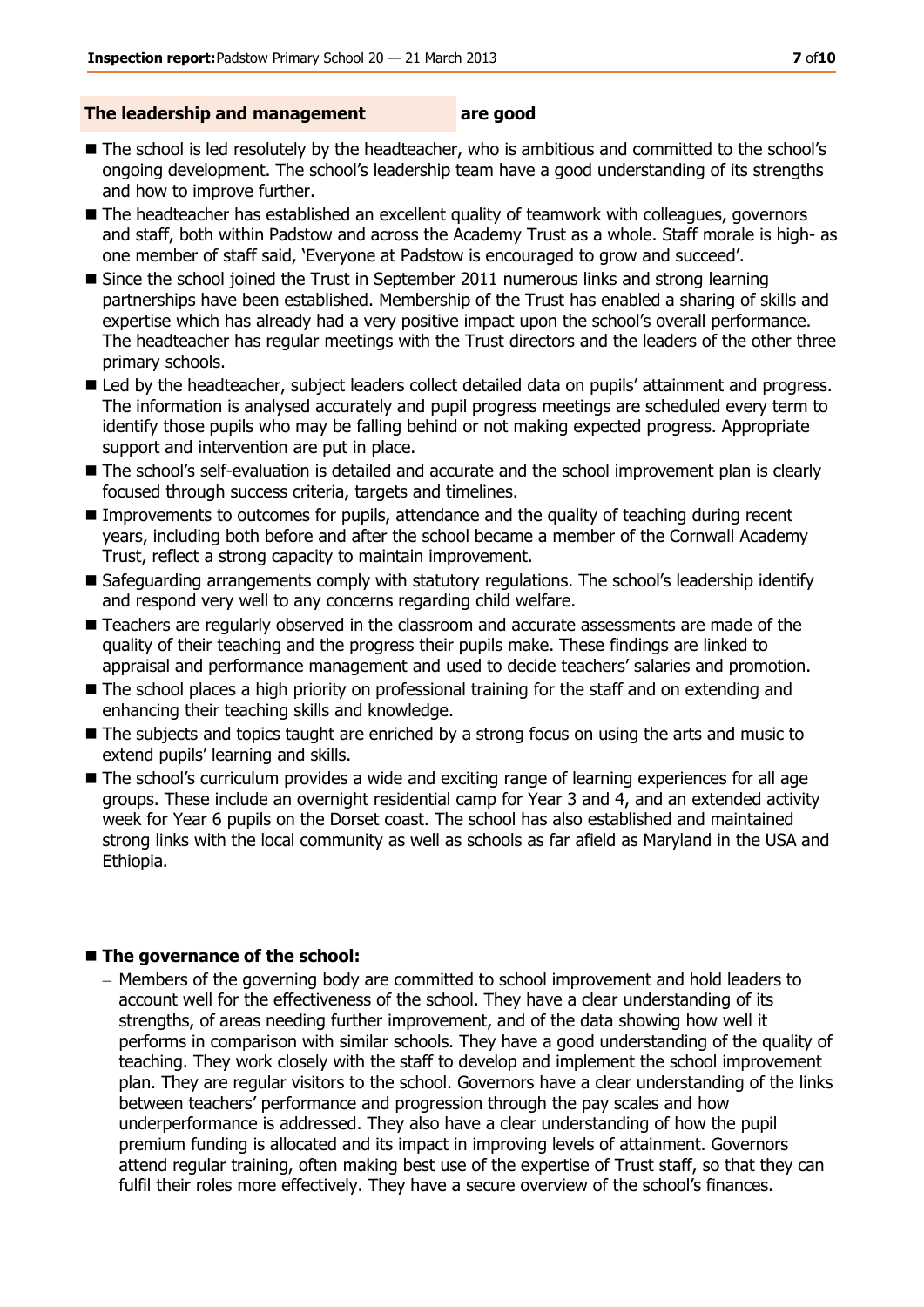## **What inspection judgements mean**

| <b>School</b> |                         |                                                                                                                                                                                                                                                                                                                                                                         |
|---------------|-------------------------|-------------------------------------------------------------------------------------------------------------------------------------------------------------------------------------------------------------------------------------------------------------------------------------------------------------------------------------------------------------------------|
| <b>Grade</b>  | <b>Judgement</b>        | <b>Description</b>                                                                                                                                                                                                                                                                                                                                                      |
| Grade 1       | Outstanding             | An outstanding school is highly effective in delivering outcomes<br>that provide exceptionally well for all its pupils' needs. This ensures<br>that pupils are very well equipped for the next stage of their<br>education, training or employment.                                                                                                                     |
| Grade 2       | Good                    | A good school is effective in delivering outcomes that provide well<br>for all its pupils' needs. Pupils are well prepared for the next stage<br>of their education, training or employment.                                                                                                                                                                            |
| Grade 3       | Requires<br>improvement | A school that requires improvement is not yet a good school, but it<br>is not inadequate. This school will receive a full inspection within<br>24 months from the date of this inspection.                                                                                                                                                                              |
| Grade 4       | Inadequate              | A school that has serious weaknesses is inadequate overall and<br>requires significant improvement but leadership and management<br>are judged to be Grade 3 or better. This school will receive regular<br>monitoring by Ofsted inspectors.                                                                                                                            |
|               |                         | A school that requires special measures is one where the school is<br>failing to give its pupils an acceptable standard of education and<br>the school's leaders, managers or governors have not<br>demonstrated that they have the capacity to secure the necessary<br>improvement in the school. This school will receive regular<br>monitoring by Ofsted inspectors. |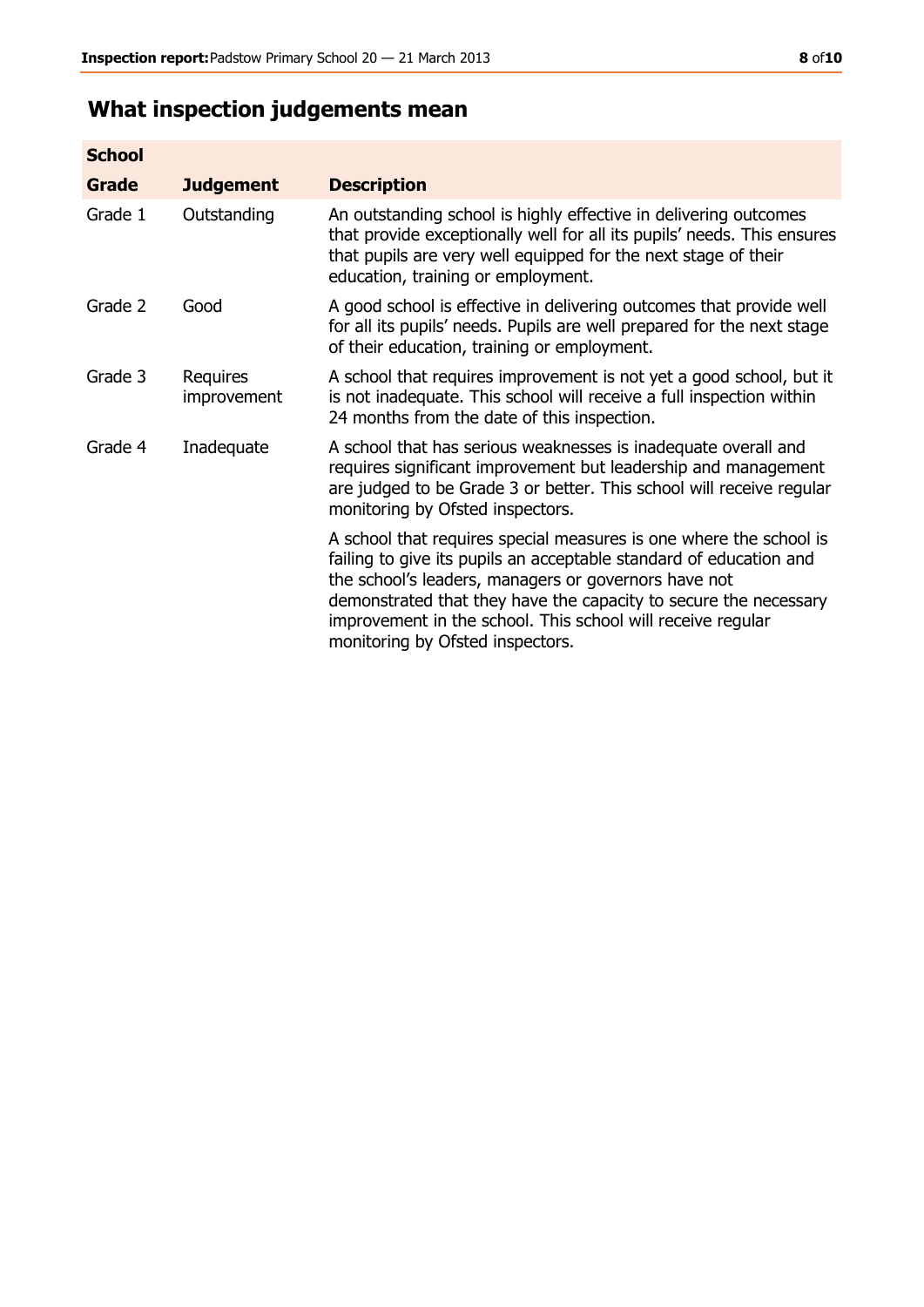### **School details**

| Unique reference number  | 137183   |
|--------------------------|----------|
| <b>Local authority</b>   | Cornwall |
| <b>Inspection number</b> | 402748   |

| Academy convertor                 |
|-----------------------------------|
| Community                         |
| $4 - 11$                          |
| Mixed                             |
| 161                               |
| The governing body                |
| <b>Neil Roberts</b>               |
| <b>Phil Banks</b>                 |
| 20 - 21 March 2011                |
| 01841 532510                      |
| 01841 533521                      |
| secretary@padstow.cornwall.sch.uk |
|                                   |